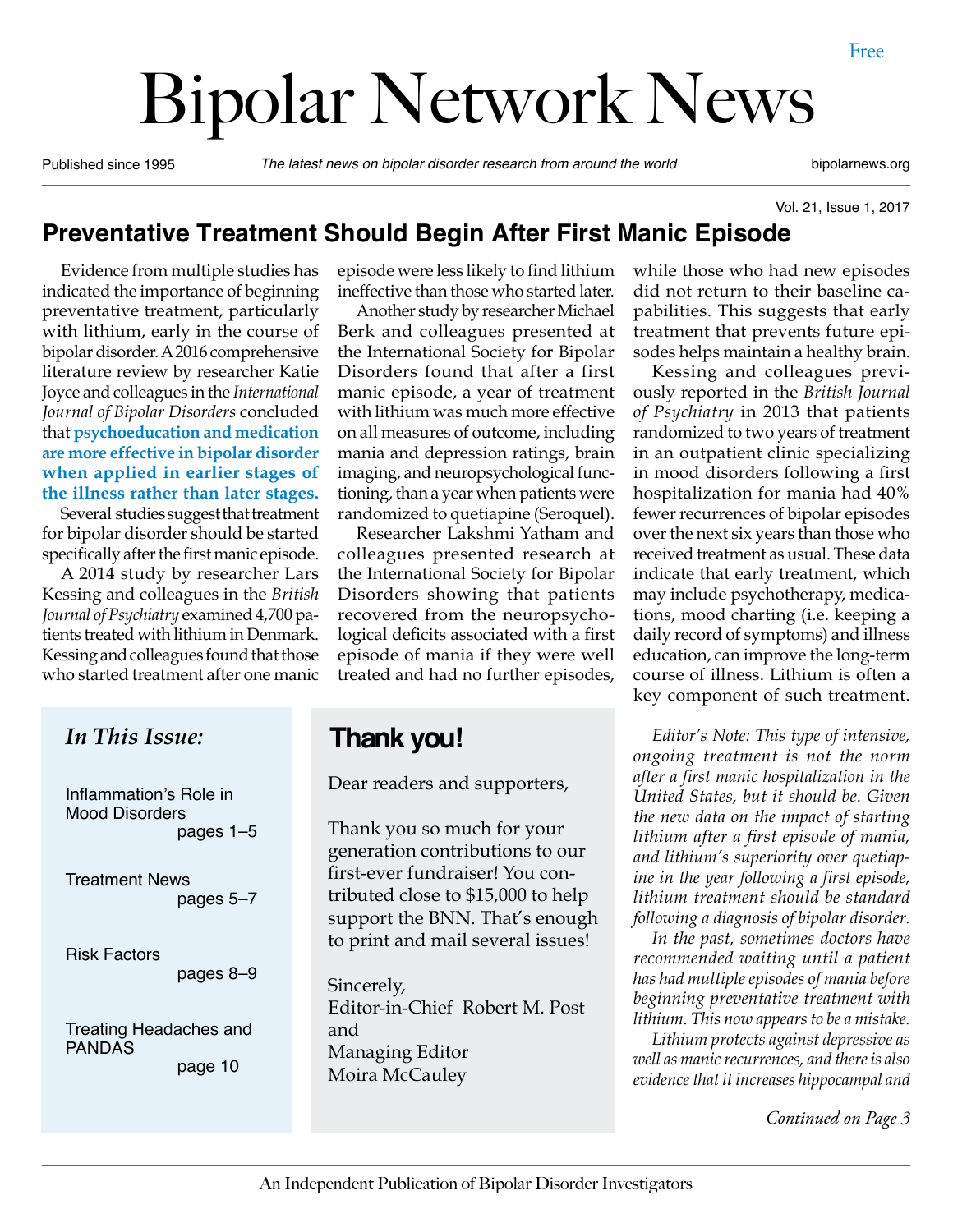# **How Stress Triggers Inflammation and Depression**

Depression and bipolar disorder are associated with increases in markers of inflammation that can be found in the brain and blood. It is increasingly clear that **the mechanisms that cause depression are not just in the brain, but actually throughout the body.** These include two signaling systems that begin in the bone marrow and the spleen.

When a small mouse is repeated defeated by a larger animal, they show depression-like symptoms known as defeat stress. Animal studies have shown that stress and danger signals are perceived and relayed to the

#### Bipolar Network News bipolarnews.org

**Editor-in-Chief**: Robert M. Post, MD **Managing Editor**: Moira McCauley

The *BNN* is published 4–6 times a year by investigators working with patients with bipolar disorder to better understand the long-term course of illness. The newsletter is available free of charge to all who request it.

Although the editors of the *BNN* have made every effort to report accurate information, much of the work detailed here is in abstract or pre-publication form, and therefore cannot be taken as verified data. The *BNN* can thus assume no liability for errors of fact or omission, or lack of balance. Patients should consult with their physicians, and physicians with the published literature, before making any treatment decisions based on information given in this issue or in any issue of the *BNN*.

Dr. Post has consulted on behalf of drug companies including Abbott, Astra Zeneca, Bristol-Myers Squibb, Glaxo-SmithKline, Jansen, and Pfizer.

The opinions expressed in the BNN are solely those of Dr. Post, and do not represent the views of any scientific entity or foundation.

Send any comments or suggestions to: mccauleybcn@gmail.com

#### **BNN**

5415 W. Cedar Lane Suite 201B Bethesda, MD 20814

To subscribe or unsubscribe, see our website or email us at:

**info@bipolarnews.org**.

Note that we do not accept requests to subscribe friends or family members. Please have them contact us directly.

amygdala and the hypothalamus. The sympathetic nervous system releases the neurotransmitter norepinephrine into bone marrow, where stem cells are turned into activated monocytes (a type of white blood cells) that are then released into the blood. The monocytes travel to the brain, leading to the activation of more inflammatory cells.

Blocking part of this process can prevent the depression-like behaviors from occurring. If the bone marrow monocytes are blocked from entering the brain, inflammation and defeat stress behaviors like social avoidance do not occur. However, if there is a second bout of defeat stress, primed monocytes that have been stored in the spleen are released and travel to the brain, producing further increases in inflammatory cells and even more defeat stress behaviors.

If these monocytes from the spleen are blocked, the inflammation and the reaction to the new stressor do not occur.

Stress also activates lymphocytes (another type of white blood cells) to secrete the inflammatory cells Il-6. If this Il-6 secretion is inhibited, defeat stress behaviors can be prevented.

Defeat stress also leads to the release of the neurotransmitter glutamate. Some of this cascade begins in the brain, which evaluates stressors and releases IL-1 beta, another type of inflammatory cell. It slows down the production of glutamate, while IL-6 can endanger neurons and is associated with anhedonia—loss of interest in pleasurable activities. This cascade also leads to the production of another type of inflammatory cell, TNF-alpha, which has adverse effects on biochemistry, brain, and behavior.

This understanding of the role of the brain and body provides new targets for drug development. If inflammatory processes are blocked, defeat stress behaviors do not occur. Researcher Michael D. Weber and colleagues described this process in detail in the journal *Neuropsychopharmacology Reviews* in 2017.

Together these observations suggest that inflammatory processes in the body are crucial to the development of some stress- and inflammationrelated depressive behaviors.

# **Anti-Inflammatory Treatments Improve Depression**

Inflammation can interfere with the balance of neurotransmitters in the brain, making antidepressants less effective. Anti-inflammatory treatments (such as those used to treat rheumatoid arthritis) may help. In a 2016 meta-analysis published in the journal *Molecular Psychiatry*, researchers led by Nils Kappelmann analyzed the results of 20 clinical trials of chronic inflammatory conditions where depressive symptoms were also recorded. In a subset of seven clinical trials that compared anti-inflammatory treatment to placebo, they found that anti-inflammatory treatment improved depressive symptoms significantly compared to placebo.

**The anti-inflammatory drugs studied most often targeted the inflammatory marker tumor necrosis factor (TNF) alpha using an antibody. Some of the anti-inflammatory drugs that improved depressive symptoms were adalimumab, etanercept, infliximab, and tocilizumab.**

The researchers also found that those participants with the most inflammation when they began treatment saw the largest improvement in their depression after taking anti-inflammatory treatments.

Kappelmann and colleagues suggest that inflammation may cause depression, and that anti-inflammatory drugs may be useful in the treatment of depression in people with high inflammation.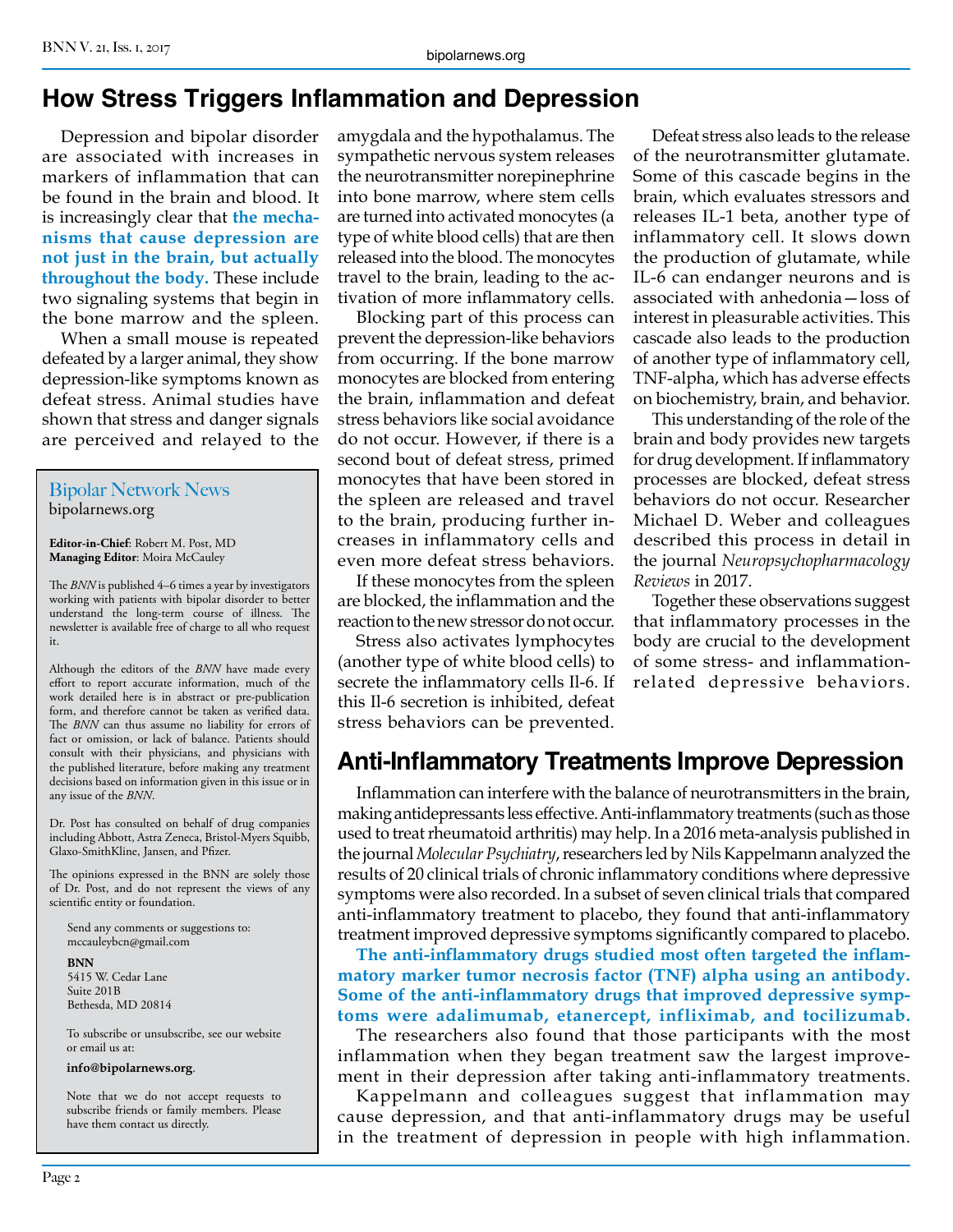#### **Inflammatory Marker CRP Higher in Bipolar Disorder, Particularly Mania**

Inflammation has been linked to mood disorders. A 2016 meta-analysis in the journal *Lancet Psychiatry* described the role of inflammatory marker C-reactive protein (CRP) in bipolar episodes. Researchers led by Brisa S. Fernandes identified 27 studies that measured CRP levels in a total of 2,161 patients with bipolar disorder and 81,932 healthy participants. The researchers determined that compared to healthy controls, people with bipolar disorder have higher levels of CRP. **CRP levels were moderately elevated between episodes and during depression, and substantially elevated during episodes of mania.**

*Editor's Note: This meta-analysis shows that CRP is linked to bipolar disorder, and the inflammatory burden is highest during mania. It remains to be seen* 

*whether anti-inflammatory treatments work best in patients with high CRP levels compared to normal CRP levels.*

*CRP is also a risk factor for cardiovascular disease, and lithium and other treatments for bipolar disorder probably lower CRP levels.*

*The same group of researchers previously showed that statins, drugs typically used to lower cholesterol, could help alleviate depression. Since statins have anti-inflammatory effects, they can probably reduce depression risk in addition to lowering cardiovascular risk, as initial studies suggest.*

*Other drugs with anti-inflammatory effects that may improve depression include the anti-arthritis drug celecoxib (see article below) and the antibiotic minocycline. The amino acid N-acetylcysteine and omega-3 fatty acids also have antiinflammatory effects and have been found to improve depression in some studies.* 

#### **Arthritis Drug Celecoxib May Improve Bipolar Depression When Paired with Escitalopram**

A new study suggests that for people with bipolar depression, the anti-inflammatory drug celecoxib (Celebrex), typically used to treat arthritis, can boost the effectiveness of the antidepressant escitalopram (Lexapro).

In the 8-week study by researcher Angelos Halaris and colleagues, adults with bipolar depression were randomly assigned to one of two groups. The first group received the selective-serotonin reuptake inhibitor (SSRI) antidepressant escitalopram plus celecoxib to target inflammation. The second group received just the antidepressant escitalopram and a placebo.

**By the end of the study, 78% of the group taking the anti-arthritis drug had seen major improvement in their depression, with 63% reporting that it had lifted completely.**  Meanwhile in the placebo group, only 45% reported major improvement, and 10% reported remission.

The group that received celecoxib with their escitalopram also began seeing improvement within one week of beginning treatment, instead of after four to six weeks, which is typical of antidepressant treatment.

Researchers think depression creates an immune response leading to chronic inflammation, which can upset the balance of neurotransmitters in the brain and make antidepressants less effective. Halaris suggests that reducing this inflammation with a drug like celecoxib can make antidepressants more effective.

The research was presented at the Fifth International Congress on Psychiatry and the Neurosciences and has not yet been published.

## **Measuring Inflammation in Neuropsychiatric Disorders May Shed Light on Treatment**

Meta-analyses have found links between elevated levels of inflammatory markers and many neuropsychiatric disorders, including depression, bipolar disorder, schizophrenia, post-traumatic stress disorder (PTSD) and traumatic brain injury. Multiple studies also show that **those with elevated inflammatory markers such as interleukin-1, interleukin-6, tumor necrosis factor (TNF) alpha, and c-reactive protein (CRP) also respond less well to typical treatments than those with normal levels of these markers in the blood.** 

These links suggest that it could be useful to measure levels of these inflammatory markers in the blood of people who are responding poorly to medications. If one or more of these markers are elevated, it might be a sign that treatment with an antiinflammatory agent could be helpful. Preliminary studies have shown that some neuropsychiatric disorders may improve after treatment with anti-inflammatory drugs such as aspirin, celecoxib (Celebrex), and the antibiotic minocycline, among others.

# **Prevention (cont.)**

#### *Continued from Page 1*

*cortical volume, helping prevent cognitive deterioration in those with mild cognitive impairment. Lithium is also the most effective mood stabilizer for preventing suicide, and it increases the length of telomeres (caps on the end of DNA strands), thus preventing a wide range of medical and psychiatric illnesses. Lithium may need to be combined with other drugs to achieve a complete remission, but using it after a first mania is a good place to start.*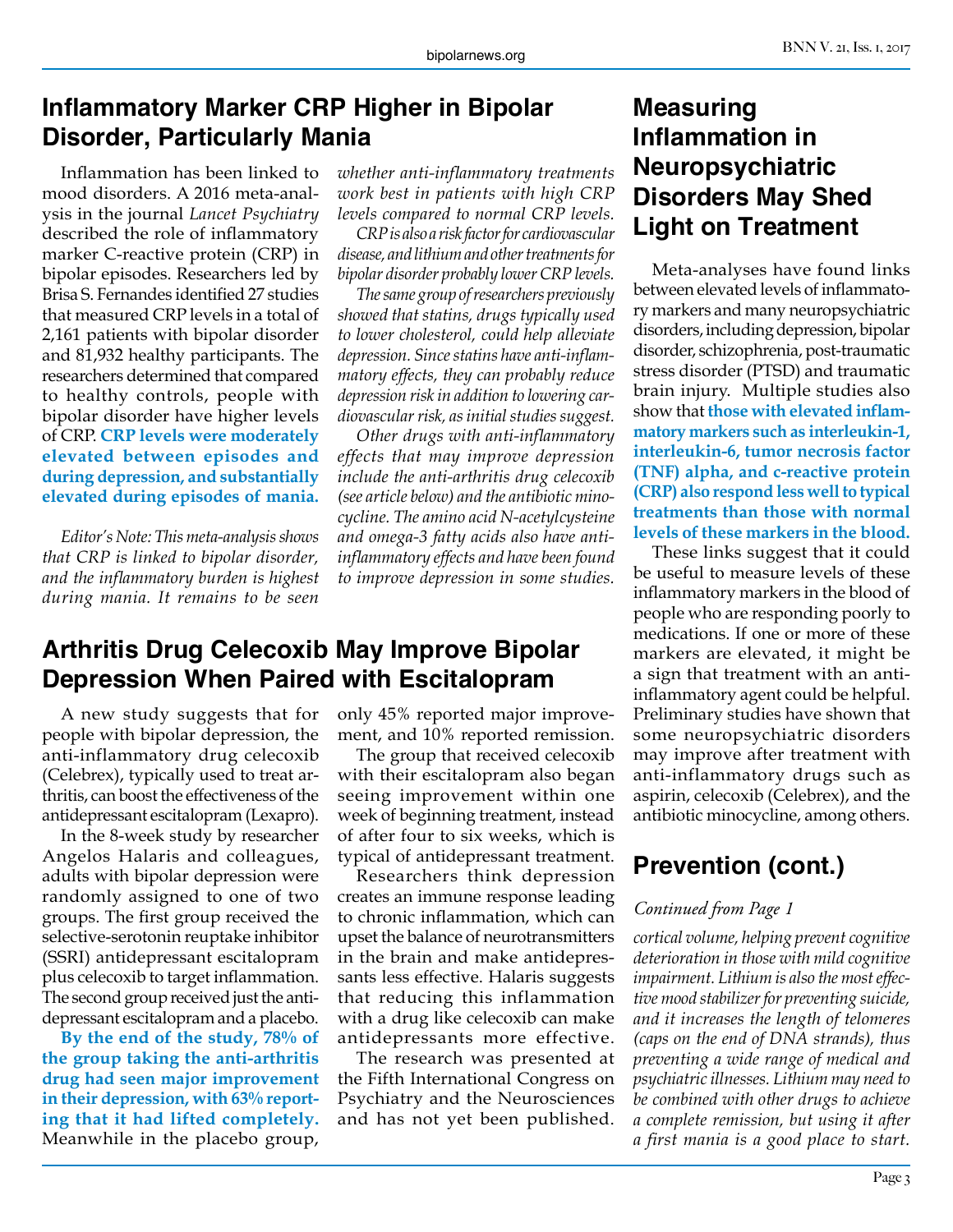# **Mysteries Remain in the Relationship Between Inflammation and Depression**

At the 2017 meeting of the American College of Psychiatrists, researchers Charles L. Raison and Vladimir Maletic gave a plenary lecture on the role of inflammation in depression. Meta-analyses have confirmed that inflammatory markers including Il-1, Il-6, TNF alpha, and CRP are elevated in about 1/3 of depressed patients. However, Raison and Maletic made the point that anti-inflammatory medications are not for everyone. While patients with elevated levels of CRP at baseline responded to an anti–TNF alpha antibody, patients

with low CRP values at baseline actually got worse.

Raison and Maletic cited three studies that have also linked CRP to differential response to traditional antidepressants. In unipolar depression, those with low CRP respond well to selective serotonin reuptake inhibitor (SSRI) antidepressants, while those with elevated blood levels of CRP seem to respond better to a

dopamine-active antidepressant such as bupropion or a noradrenergic-active antidepressant such as nortriptyline or the serotonin norepinephrine reuptake inhibitor (SNRI) antidepressant duloxetine. Patients with high inflammation at baseline also seem to respond better to intravenous ketamine and oral doses of omega-3 fatty acids.

Studies of animals have suggested that inflammation throughout the body is implicated in depression. **Studies in which rodents are repeatedly defeated by larger animals show that these animals have increased inflammation from lymphocites (a type of white blood cells) in the blood, and monocytes (another type of white blood cells) from the bone marrow and spleen.** This

inflammation can induce depressionlike behaviors in the rodents, which is prevented if the inflammatory mechanisms are blocked. These data suggest that depression is not just in the brain—inflammation from all over the body plays an important role.

Psychosocial stressors can also increase inflammation. Inflammation in response to a stressor is more dramatic in patients with a history of adversity in childhood.

One key issue that needs clarification is the sequence in which inflammatory changes occur. Patients who undergo

Depression is not just in the brain inflammation from all over the body plays a role in it.

an immune challenge with the inflammatory cytokine interferonalpha (used to treat hepatitis C) experience depression, and there is a large acute increase in inflammatory markers (such as p38 and MAP kinase) in proportion to the severity of the depression. However, weeks later the el-

evated markers are no longer evident.

Paradoxically, some immune challenges may even have therapeutic effects in depression. For example, an infusion of lipopolysaccharides (molecules that make up the outer membrane of certain bacteria) actually improves depression. Whole body hyperthermia is another inflammationcausing treatment in which the body's temperature is increased from 98.7 degrees Fahrenheit to well over 100 degrees using hot water blankets or large incubator-like chambers. This produces increases in inflammatory marker IL-6. Surprisingly, this therapy sometimes used for cancer produces antidepressant effects the following day, which correlate with the degree of increased inflammation.

# **Astrocytes Can Turn Toxic**

Astrocytes usually play a helpful role in the brain. **These glial cells facilitate neural connections and prune unnecessary ones**. However, new research details how infection or trauma can render astrocytes toxic, leading to brain disorders. In a 2017 article in the journal *Nature*, researcher Shane A. Liddelow and colleagues describe how resting astrocytes can become harmful reactive astrocytes.

The researchers determined that reactive astrocytes are found in brain tissues following brain injuries, or in neurological disorders including Alzheimer's, Parkinson's, Huntington's, amyotrophic lateral sclerosis (ALS), and multiple sclerosis. Liddelow and colleagues also determined that microglia play a role in transforming resting astrocytes into a subtype of harmful reactive astrocytes, dubbed A1 astrocytes, and that the latter secrete a neuron-killing toxin.

A1 astrocytes lose their ability to promote neuronal survival and to create new synapses. The researchers showed that blocking the formation of A1 astrocytes prevented certain neuron deaths, and they hope this finding will lead to new treatments for brain injuries and neurological disorders.

*Editor's Note: It is possible that A1 astrocytes are also induced in patients with bipolar disorder, posttraumatic stress disorder (PTSD), and schizophrenia, as well as head traumas and neurological disorders.*

# **bipolarnews.org**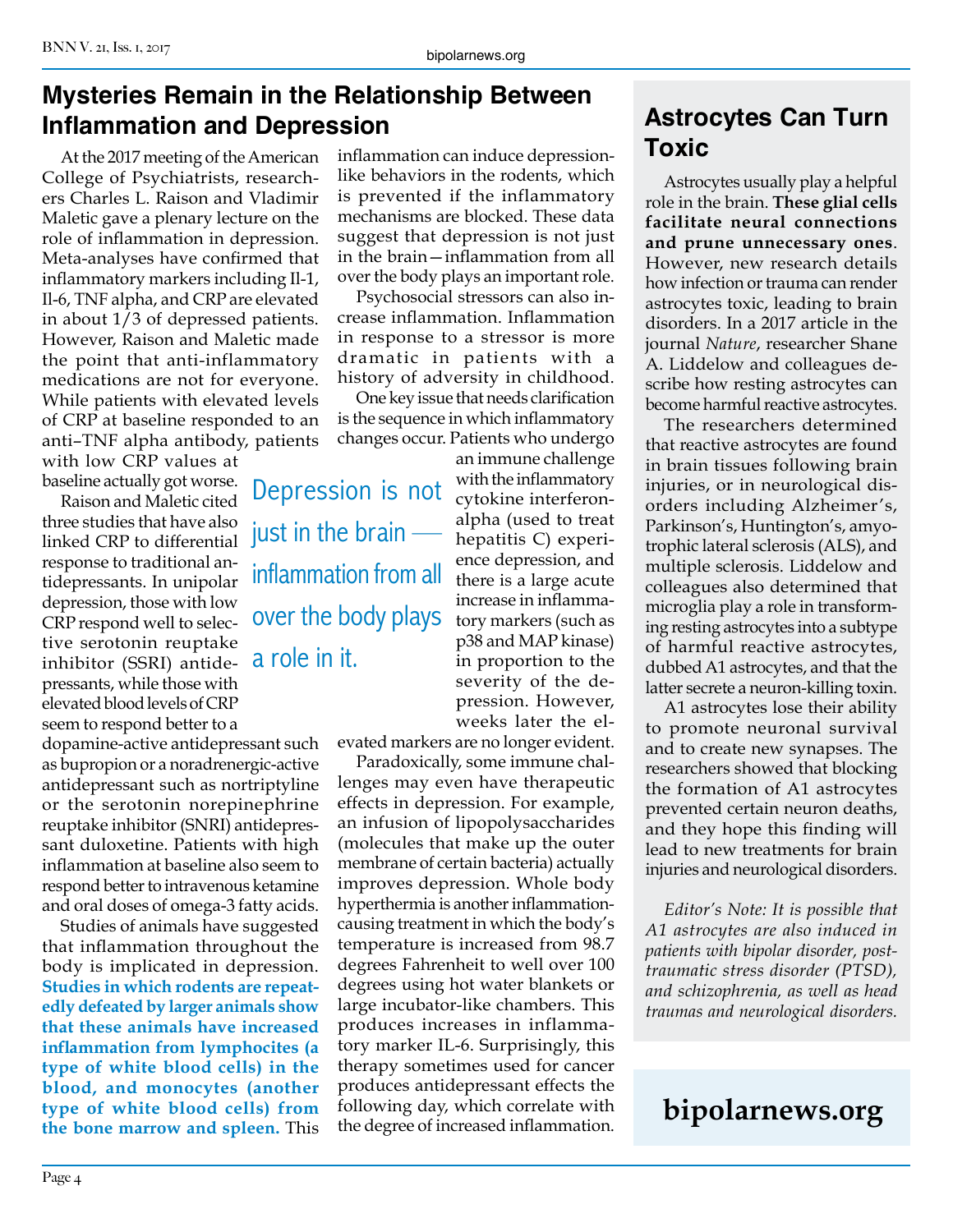#### **Supplement Acetyl-L-Carnitine May Treat Stress and Depression**

N-acetylcysteine (NAC), an antioxidant sold in health food stores, has several beneficial effects on brain and behavior. It improves depression and can reduce cravings for cocaine, alcohol, marijuana, and nicotine, and can also help control habit-driven behaviors such as gambling, compulsive hair-pulling, and symptoms of obsessive-compulsive disorder (OCD).

New research, particularly by researcher Nascaa and colleagues in 2014 and 2016, has identified a related compound, acetyl-l-carnitine (ALC), as an anti-stressor and antidepressant in animals, and researchers have begun to explore its use in people. ALC has been found to improve mitochondrial function and improve

recovery from peripheral nerve damage. ALC also inhibits the release of glutamate, which can prevent depressive behaviors following stress.

A 2004 study by P. Ruggenenti and colleagues in the journal *Hypertension* found that in people, **1 gm of ALC taken twice daily safely improved arterial hypertension, insulin resistance, impaired glucose tolerance, and low levels of adiponectin in the blood (a risk factor for diabetes) in subjects at increased cardiovascular risk.**

In a 2014 article in the *Journal of Psychiatric Research*, researcher S.M. Wang and colleagues reviewed evidence that ALC improves mild depression. Two randomized clinical trials indicated that ALC was more

effective than placebo for mild depression. Two other randomized clinical trials showed that ALC was as effective as the antidepressants fluoxetine and amisulpride for mild depression. The supplement was as tolerable as placebo and better tolerated than fluoxetine and amisulpride. Wang and colleagues suggested that more clinical trials are needed to confirm that ALC is effective in depression.

*Editor's Note: If further clinical trials confirm the antidepressant effects of ALC, it could represent a new way to treat chronic stress and depression and regulate insulin. Together these effects could reduce the cardiovascular risks that accompany depression.*

### **Inflammation Predicts Poor Response to Fluoxetine in Kids**

Inflammation upsets the balance of neurotransmitters in the brain and can make antidepressants less effective. In new research by Maya Amitai and colleagues, children and adolescents were less likely to respond to the selective serotonin reuptake inhibitor (SSRI) antidepressant fluoxetine if they had high levels of inflammation measured in the blood.

Amitai's study included 41 patients between the ages of 9 and 18. They met criteria for a diagnosis of either major depression or an anxiety disorder. The participants were treated with the SSRI fluoxetine for eight weeks. **Those with high levels of the inflammatory markers tumor necrosis factor (TNF) alpha, interleukin-6, and interleukin 1 beta were less likely to respond to the antidepressant treatment.** The research was published in the *Journal of Child and Adolescent Psychopharmacology* in 2016.

*Editor's Note: These findings parallel those from studies of adults, suggesting that inflammation can predict poor response to antidepressants in all age groups.*

#### **Immune Response to Repeated Stress Alters Behavior in Mice**

In research presented at the 2016 meeting of the Society of Biological Psychiatry, Jonathan P. Godbout described how an immune reaction to repeated stressors may lead to anxious behaviors in mice.

Mice were repeatedly defeated by a larger animal, a form of stress that produces a depression-like state. This provoked an immune response in the mice—the release of a type of white blood cells called monocytes from the bone marrow into the circulatory system. These inflammatory monocytes then traveled to the brain and spleen, attracted by signaling proteins called chemokines. The monocytes in turn produced inflammatory marker interleukin-1beta.

The defeat stress also provoked a reaction in the central nervous system, where microglia were activated.

These changes produced inflammation and anxietylike behaviors in the mice. **Blocking the microglial activation, monocyte recruitment to the brain, or interleukin-1beta signaling each reversed the anxiety-like behaviors.**

Another researcher, Scott Russo, has shown that leukocytes, another type of white blood cells, secrete inflammatory interleukin-6 following defeat stress, and blocking this secretion prevents defeat stress–related behaviors.

**Learn about the Child Network study: See page 11**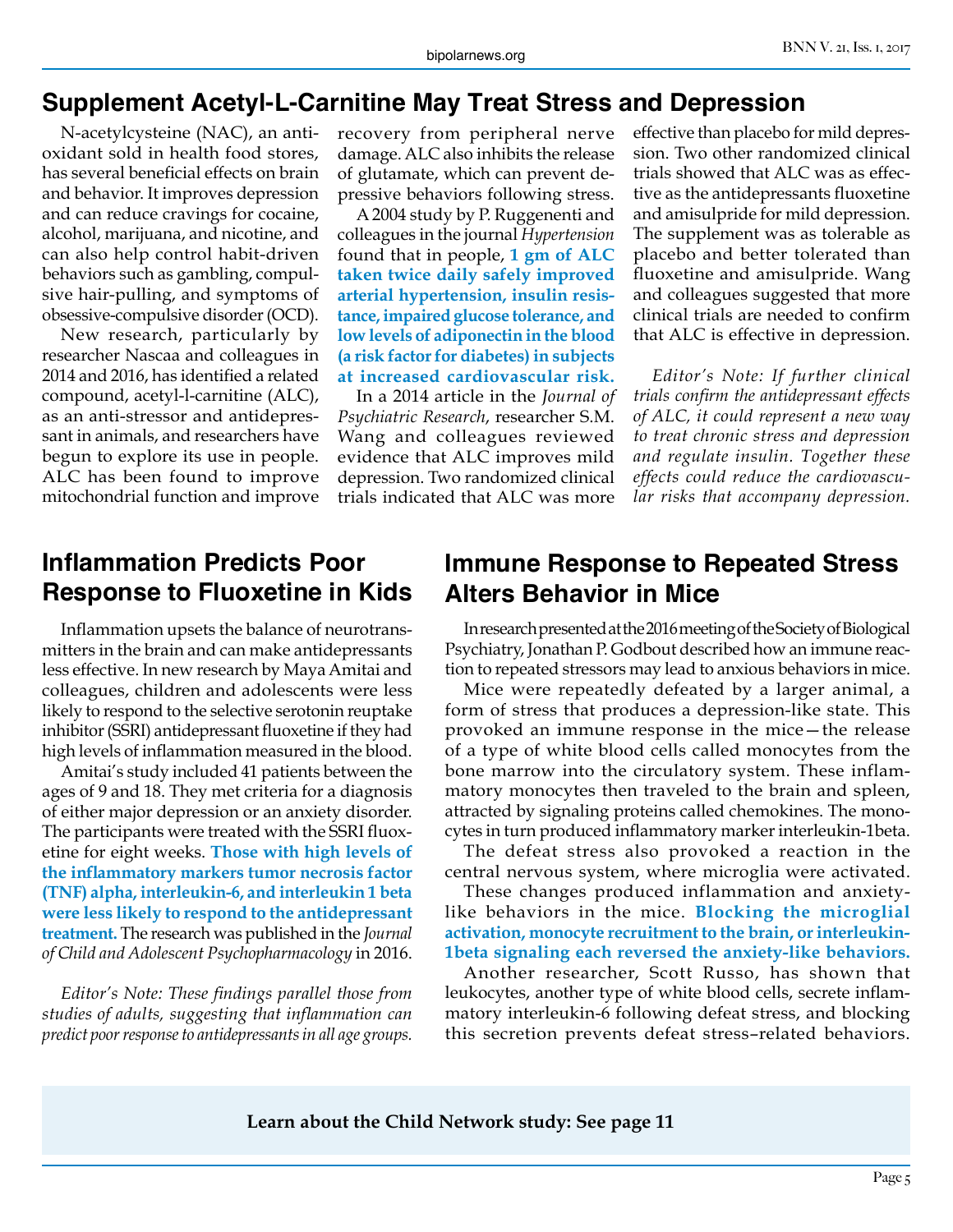#### **Combo of Memantine and Sertraline Effective for Unipolar Depression**

A 2016 study in the *Journal of Clinical Pharmacy and Therapeutics* finds that the combination of memantine (Namenda), a drug used to treat Alzheimer's disease, and the antidepressant sertraline (Zoloft) improved unipolar depression more than sertraline plus placebo.

The study by Meysam Amidfar and colleagues included 66 patients with moderate to severe unipolar depression. They were divided into two groups—one received sertraline plus

memantine for six weeks, while the other received sertraline and a placebo.

**The memantine group showed significantly greater improvement at 2 weeks, 4 weeks, and 6 weeks, and significantly greater response at 4 and 6 weeks.** There were also more early improvers in the mematine group, and more rapid response to treatment. Both groups improved significantly over the six weeks of treatment.

# **Only Fluoxetine is More Effective Than Placebo for Children and Adolescents with Depression**

In a meta-analysis published in 2016, researchers Andrea Cipriani, Xinyu Zhou, and colleagues reported that many antidepressants are not effective in children and adolescents. Fluoxetine alone was more effective than placebo. Other antidepressants also caused high study drop-out rates compared to placebo.

In an article published in the journal *The Lancet*, Cipriani, Zhou, and colleagues analyzed 34 randomized, controlled clinical trials of antidepressants in children and adolescents. These trials included a total of 5,260 participants and 14 different antidepressants.

The researchers determined that much of the evidence was of a low quality. **Only fluoxetine was statistically significantly more effective than placebo. Fluoxetine was also more tolerable to patients than duloxetine or imipramine.** Patients who received imipramine, venlafaxine, or duloxetine were more likely to drop out of studies due to adverse events compared to patients who received placebo.

The authors suggest that prescribing antidepressants to children or adolescents may not necessarily be beneficial, and that fluoxetine is probably the best option to consider.

*Editor's Note: It may be best to use caution when prescribing antidepressants to children or adolescents. First, these data that suggest that many antidepressants are ineffective in young people. In addition, depression in children and adolescents may be a sign of bipolar disorder, and antidepressant use may cause activation or switching into mania in vulnerable patients.*

*While there is a warning about using antidepressants in young people because of the risk of increased suicidal ideation, the actual suicide rate in young populations decreases when these patients take antidepressants and cognitive behavioral therapy. Psychotherapy should be a high priority. Other safe adjunctive approaches might include omega-3 fatty acids, N-acetylcysteine, vitamin D3, and folic acid. Evidence for the efficacy of rTMS in young people is also positive and growing.* 

Larger studies are needed to learn more about the safety and efficacy of memantine combined with sertraline for the treatment of unipolar depression, but this initial study is promising. In 2012, researcher Amit Anand and colleagues reported that in bipolar depression, memantine potentiates the effects of lamotrigine. Memantine also helped rapid cyclers when added to ongoing treatment in an open study of the drug treatment by Athanasios Koukopoulus and colleagues in 2012.

# **Lithium May Work by Restoring Dendritic Spines**

New research on mice clarifies lithium's effects on neurons and suggests how it can lead to improved symptoms. Dendrites are the long projections on neurons that seem to reach out to form synapses with other neurons. The surface of these dendrites is covered in mushroom-shaped spines that help create these synaptic connections. A 2016 article by research Ben Cheyette and colleagues in the journal *Molecular Psychiatry* reports that in mice with a genetic mutation common to people with autism, schizophrenia, and bipolar disorder, lithium restored healthy numbers of the mushroom-shaped spines. **The lithium treatment also reversed symptoms such as lack of interest in social interactions, lack of motivation, and anxiety in the mice.**

Cheyette and colleagues first identified a genetic mutation that affects signaling in what is known as the brain's Wnt pathway. The mutation, while rare, is 80% more common in people with bipolar disorder, autism, and schizophrenia than in people without these disorders.

When the mice were given a similar mutation, they exhibited symptoms such as anxiety, decreased sociability, and lack of motivation. They also had reduced numbers of dendritic spines and impaired Wnt signaling.

Lithium can improve Wnt signaling by blocking an enzyme called GSK-3 beta that impairs the signaling.

Treating the mice with lithium restored their dendritic spines and improved their behavior.

Wnt signaling and dendritic spines may offer the key to lithium's success in treating a variety of psychiatric disorders in people.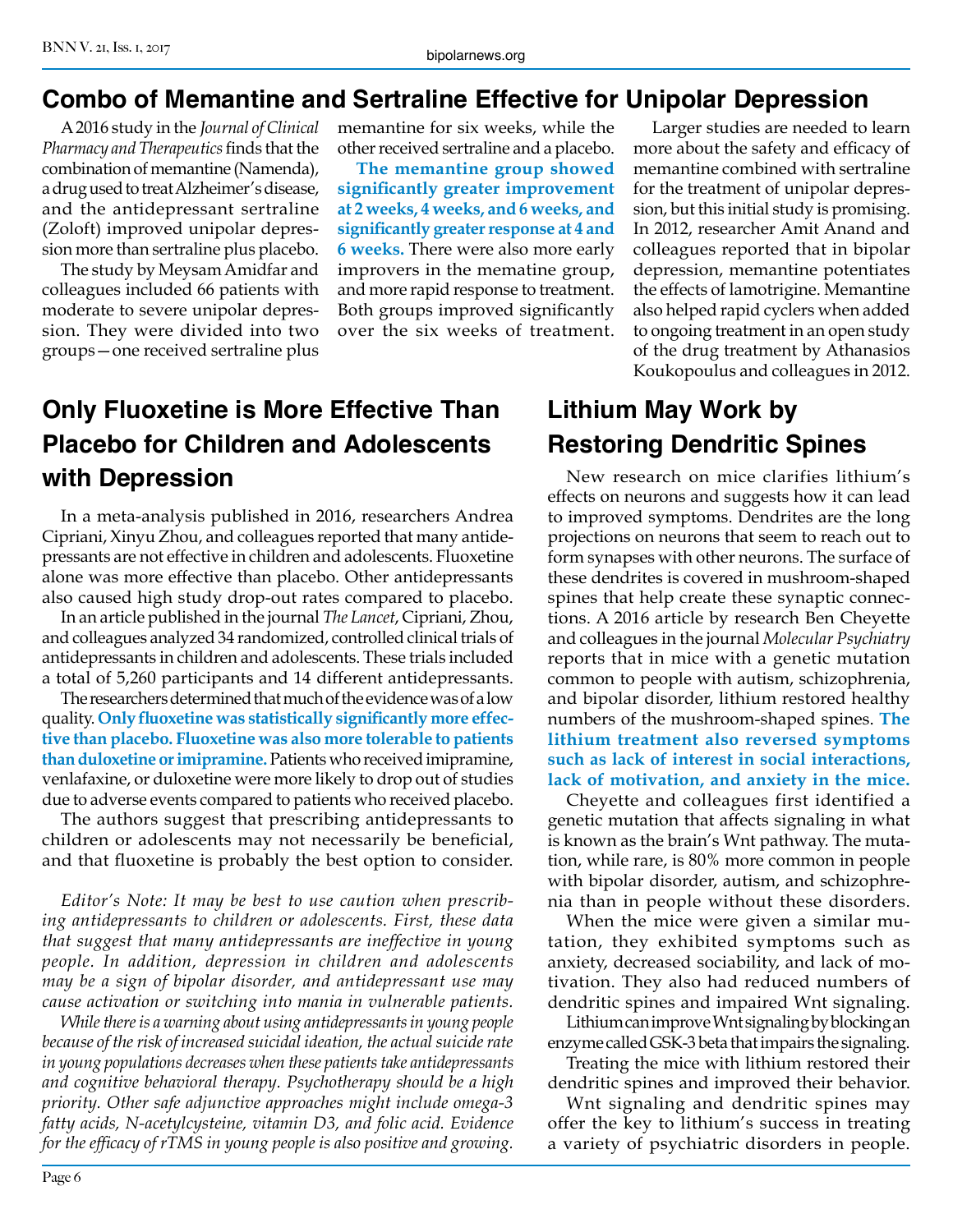# **Lithium May Reduce Cancer Risk**

New research suggests that cumulative exposure to lithium may correlate with reduced cancer risk in patients with bipolar disorder. A 2016 article by Yi-Hsin Yang and colleagues in the *British Journal of Psychiatry* reports findings from a Taiwanese population database study of 4,729 adult patients with bipolar disorder, 115 of whom were diagnosed with cancer. **Those who had been prescribed lithium (with or without anticonvulsants) had lower rates of cancer (1.96%) than those who received only anticonvulsants (2.65%).**

Incidence of cancer was higher among the patients with bipolar disorder than the general population in the study. Other studies have indicated that cancer risk is higher among people with bipolar disorder than those without.

Those people who took a recommended maintenance lithium dose for 215 days or longer had a 44.8% lower risk of cancer than those who took only anticonvulsants.

# **Therapy Reduces Relapses, Promotes Medication Adherence**

A 2017 meta-analysis published in the *British Journal of Psychiatry* indicates that psychosocial interventions were linked to reduced relapse rates, better adherence to medication, and other benefits in people with bipolar disorder. The meta-analysis by researcher Mary Lou Chatterton and colleagues evaluated data from 41 studies with a total of 3,119 participants. The studies examined psychosocial interventions such as cognitive-behavioral therapy, psychoeducation, and family-focused therapy compared to treatment as usual.

Chatterton and colleagues found that **interventions that targeted family members who act as caregivers reduced manic and depressive relapse rates. Combined psychoeducation and cognitive-behavioral therapy was more successful than any other intervention, and had a large effect in reducing symptoms of mania.** This combination also improved general functioning. Psychoeducation alone and in combination with cognitive behavioral therapy reduced medication non-adherence. Unfortunately, no intervention reduced depressive symptoms.

# **Mood Stabilizers with Atypical Antipsychotics Reduce Relapses Compared to Mood Stabilizers Alone or with Typical Antipsychotics**

An Israeli study reports that treatment with mood stabilizers and atypical antipsychotics reduces bipolar relapses compared to treatment with mood stabilizers alone or mood stabilizers combined with typical antipsychotics. The study, by Eldar Hochman and colleagues in the journal *Bipolar Disorders*, compared one-year hospitalization rates after patients with bipolar disorder were discharged from the hospital following a manic episode. All of the 201 discharged patients were prescribed a mood stabilizer (lithium or valproate), and some were also prescribed an antipsychotic, either atypical or typical.

**Those participants who received the combination of a mood stabilizer and an atypical antipsychotic had re-hospitalization rates of 6.3% compared to 24.3% of those who received mood stabilizers alone and 20.6% of those who received mood stabilizers with a typical antipsychotic.**

While the study did not determine which treatment is best for ongoing maintenance treatment of bipolar disorder, it does suggest that the combination of mood stabilizers and atypical antipsychotics can reduce hospitalizations during the one-year period following a manic episode.

# **Specific Regions of Hippocampus Linked to Bipolar Disorder**

It has been clear for some time that the volume of the hippocampus, a brain region implicated in mood and memory processing, plays a role in bipolar disorder. A 2017 article by researcher Bo Cao and colleagues in the journal *Molecular Psychiatry* links loss of volume in specific sub-regions of the hippocampus with bipolar disorder.

The study by Cao and colleagues used magnetic resonance imaging (MRI) and a special segmentation technique to compare the volume of certain hippocampal sub-regions across people with bipolar disorder, people with major depression, and healthy control participants.

**Participants with bipolar disorder had lower volumes in subfield 4 of the cornu ammonis, two cellular layers (the granule cell layer and the molecular layer), and the tail part of the seahorse-shaped hippocampus compared to the other subjects. Participants with bipolar I disorder had particularly severe volume loss in these areas.**

Cao and colleagues also found that volume loss progressed along with the illness. The volumes of the right cornu ammonis, the molecular layer, and the subiculum decreased further in patients who had bipolar disorder for longer. As manic episodes increased, the volume of both sides of the cornu ammonis and the hippocampal tail decreased.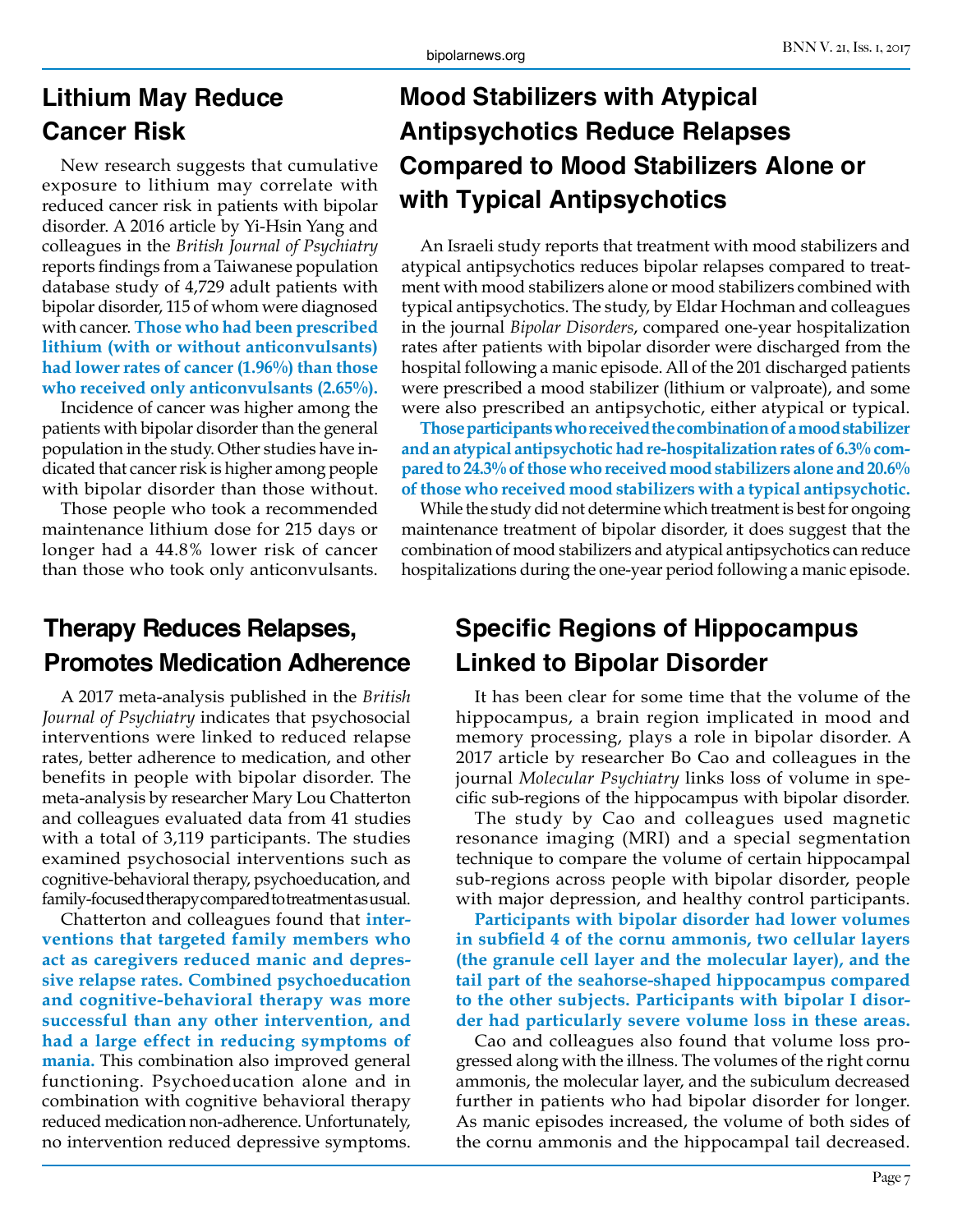#### BNN V. 21, Iss. 1, 2017

#### **Recent Birth Cohorts May Have More Depression and Bipolar Disorder**

In medicine, the 'cohort effect' describes the idea that more recent birth cohorts have an increased incidence and younger age of onset of their illness. A 2016 article by this editor (Robert M. Post) and colleagues in the *Journal of Clinical Psychiatry* presented evidence that younger patients with bipolar disorder have an earlier age of onset of bipolar disorder and more relatives with mood disorders than older patients with bipolar disorder.

## **Adherence to Antidepressants Associated with Lower Mortality**

A large study from Israel suggests that **over a 4-year period, people who regularly took their prescribed antidepressants were less likely to die of any cause during that period.**

The study, published in the *Journal of Clinical Psychiatry* in 2016, used data from an Israeli health provider that covers 53% of the nation's population. It included 251,745 patients aged 40 and up who filled a prescription for an antidepressant at least once between 2008 and 2011.

Researchers led by Amir Krivoy looked at how much of the time people actually filled their prescriptions. Patients who filled their prescriptions more of the time were less likely to die during the study period than those who did not fill their prescriptions regularly.

*Editor's Note: This study by Krivoy and colleagues provides more evidence of the benefit of long-term antidepressants. People who have had two or three episodes of unipolar depression should consider long-term prevention with antidepressants over the course of their lifetime, in the way that people take blood pressure medications long-term to prevent heart attacks. In addition to lowering mortality, antidepressants also reduce the rate of relapse by 75% compared to placebo. More time on antidepressants also preserves hippocampal volume with aging.*

The research was carried out by the Bipolar Collaborative Network in four US cities (Dallas, Cincinatti, Los Angeles, and Bethesda) and three northern European ones (Utrecht, Freiburg, and Munich). On both continents, **patients born more recently had an earlier age of onset of their bipolar disorder. Younger patients also had parents and grandparents with a greater incidence of depression, bipolar** 

**disorder, and alcohol and substance abuse compared to older patients.**

*Editor's Note: Other researchers have found evidence of a cohort effect for unipolar depression, substance abuse, and attention-deficit hyperactivity disorder (ADHD). The data indicate that childhood onset of psychiatric illnesses may be becoming more common. Research aimed at earlier detection and treatment is needed to reverse these trends.*

#### **Parents' History of Mood and Anxiety Disorders Increases Risk of These Disorders in Offspring**

A 2016 article by researcher Petra J. Havinga and colleagues in the *Journal of Clinical Psychiatry* suggests that offspring of a parent with a mood or anxiety disorder are at higher risk for these disorders than offspring from non-ill parents. Havinga and colleagues studied 523 offspring of parents with one of these disorders. **Among these offspring, 38.0% had had a mood or anxiety disorder by age 20, and 64.7% had had such a disorder by age 35. (Rates of these disorders in the general population are closer to 10%.)**

The risk of offspring developing one of these disorders was even higher when both parents had a history of a mood or anxiety disorder, when a parent had an early onset of one of these illnesses, and when the offspring was female. The good news is that balanced family functioning had a protective effect, reducing the likelihood that the offspring would develop a mood or anxiety disorder.

Researcher David Axelson reported in a 2015 study published in the *American Journal of Psychiatry* that approximately 74% of the offspring of a parent with bipolar disorder went on to have a major psychiatric diagnosis over 6.7 years of followup. Similarly, researcher Myrna Weissman and colleagues reported in 2006 that the same high incidence of psychiatric diagnoses was true of the offspring of a parent with unipolar depression over 20 years of followup.

*Editor's Note: It is important to be vigilant for mood or behavioral disorders that may emerge in the offspring of a parent with a mood or anxiety disorder. Children at high risk should maintain a healthy diet and good sleep hygiene, exercise regularly, and perhaps try practicing mindfulness and meditation, as recommended by researcher Jim Hudziak. Family-focused therapy (developed by researcher David Miklowitz) can help when early symptoms appear in the offspring of a parent with bipolar disorder.* 

*Another option is joining our Child Network, a secure online program that allows parents to track their children's symptoms of anxiety, depression, attention-deficit hyperactivity disorder (ADHD), oppositional behavior, and mania. This may facilitate earlier recognition and treatment of dysfunctional symptoms, which can be treated with psychotherapy and medication.*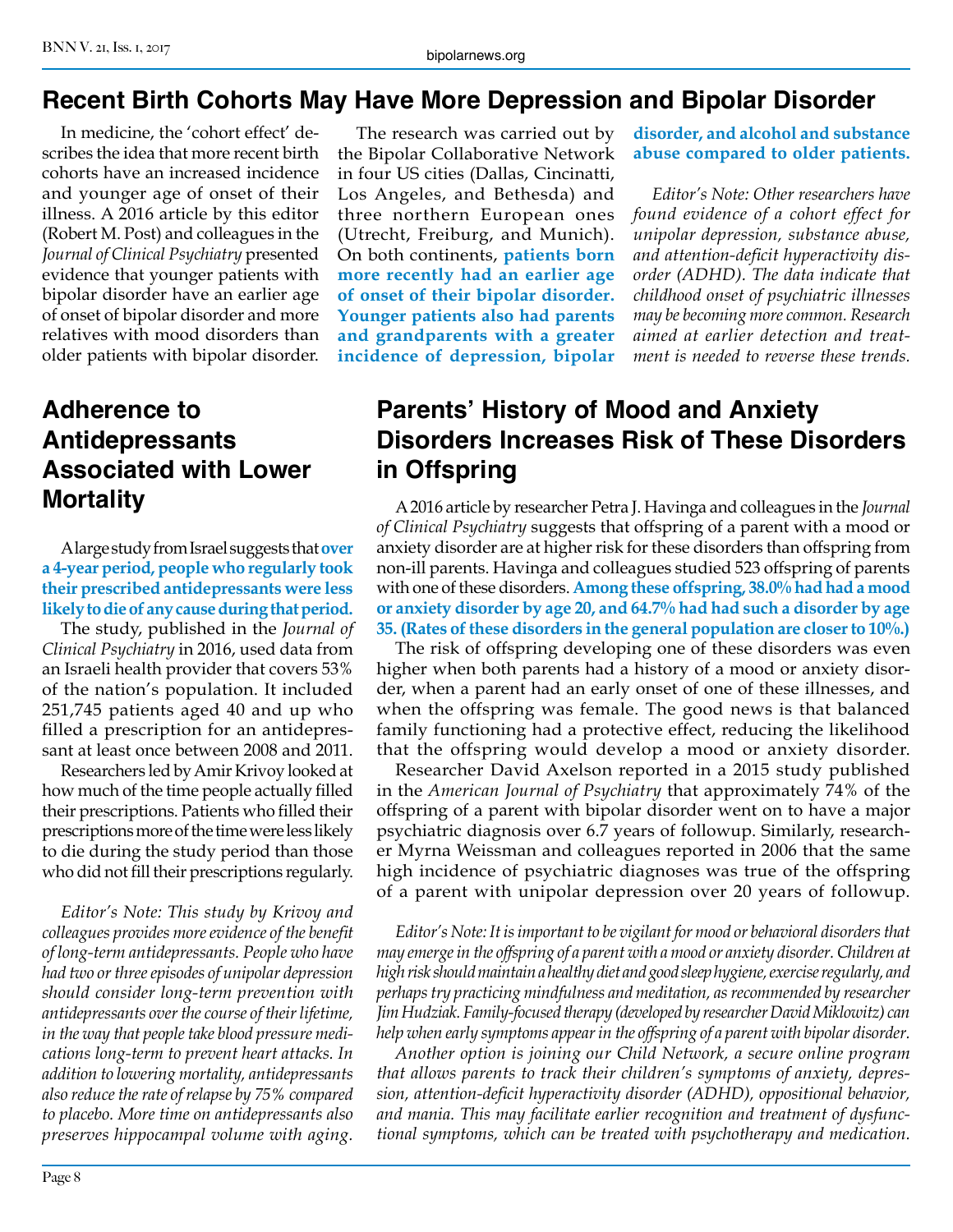#### **More News About Genetic Risk for Bipolar Disorder**

In a 2017 article in the *Journal of Clinical Psychiatry*, researcher Paul E. Croarkin and colleagues describe findings from their study of genetic risk factors for early-onset bipolar disorder. **The researchers focused on single nucleotide polymorphisms (SNPs), which are variations in a single base pair of a DNA sequence.** SNPs are normal variations or copying errors that occur when DNA is replicated. Croarkin and colleagues tracked 8 SNPs that had been linked to bipolar disorder in previous stuides. They examined 69 patients from a study of early-onset mania, 732 adult patients with bipolar disorder (including 192 with earlyonset illness), and 776 healthy controls. The researchers compared patients with early-onset illness to controls, and also looked for connections between specific SNPs and early-onset illness.

The SNPs analyzed in the study map to three genes that have repeatedly been associated with the risk for bipolar disorder in other studies. These include CACNA1C (one of several genes that create calcium channels), ANK3, and ODZ4. **Croarkin and colleagues determined that the presence of these SNPs, particularly the ones that involved** 

#### **the CACNA1C gene, were associated with early-onset bipolar disorder.**

*Editor's Note: These findings may lead to better treatment for early-onset bipolar disorder. The CACNA1C calcium influx gene that has repeatedly been connected to bipolar illness can be blocked by the calcium channel blocker nimodipine. Nimodipine has lithium-like effects in mania and depression in adults. One case report by Pablo A. Davanzo in the* Journal of Child and Adolescent Psychopharmacology *described success using nimodipine and the thyroid medication levothyroxine to treat a 13-year-old boy with very rapid cycling bipolar disorder that had previously failed to respond to multiple medications.*

*Nimodipine deserves further study in children showing symptoms of bipolar disorder. The company Genomind provides testing for the CACNA1C gene. We hope it will soon be determined whether the presence of this SNP predicts a good response to nimodipine.*

*Being able to predict who will get bipolar disorder is a long way off. However, there are some clear risk factors. Young people from families that have had several genera-* *tions of bipolar disorder or related disorders are at increased risk for bipolar disorder. This risk increases for children who experience adversity in childhood, such as abuse or neglect. The presence of early mild symptoms of mania, depression, or disruptive behavior further increase this risk.*

*For doctors, a patient's clinical history of these three types of risk factors can help identify whether they are at increased risk of developing bipolar disorder. Patients with several risk factors should be observed closely and treated with psychotherapy or medication as needed.*

*Parents of children between the ages of 2 and 12 who have shown some signs of mood or behavioral symptoms are encouraged to join our Child Network. We provide a secure online platform where parents record their children's symptoms of anxiety, depression, attention-deficit hyperactivity disorder (ADHD), oppositional behavior, and mania on a weekly basis. Symptoms are charted over time in a graphical depiction that can be shared with the child's doctor. For more information, see page 11 of this issue. To join, visit our website bipolarnews.org and click on the tab for the Child Network.*

#### **It's now faster and easier to join the Child Network!**

The consent form for the Child Network has been simplified. If you previously tried to sign up and gave up in frustration, **please try again**. The new consent form is much easier to complete.

The Child Network is a study designed to evaluate how children with mood disorders are being treated for their illness. Parents who enroll in the study complete an online checklist of their child's symptoms once a week using a secure web-based system. Parents of children aged 2–12 who have mood or behavioral problems should consider joining. See page 11 for more information.

As a benefit, parents can print out a chart of their child's symptoms and responses to treatment to show the children's physician. This should facilitate early recognition and treatment of a range of common psychiatric disorders that begin in childhood.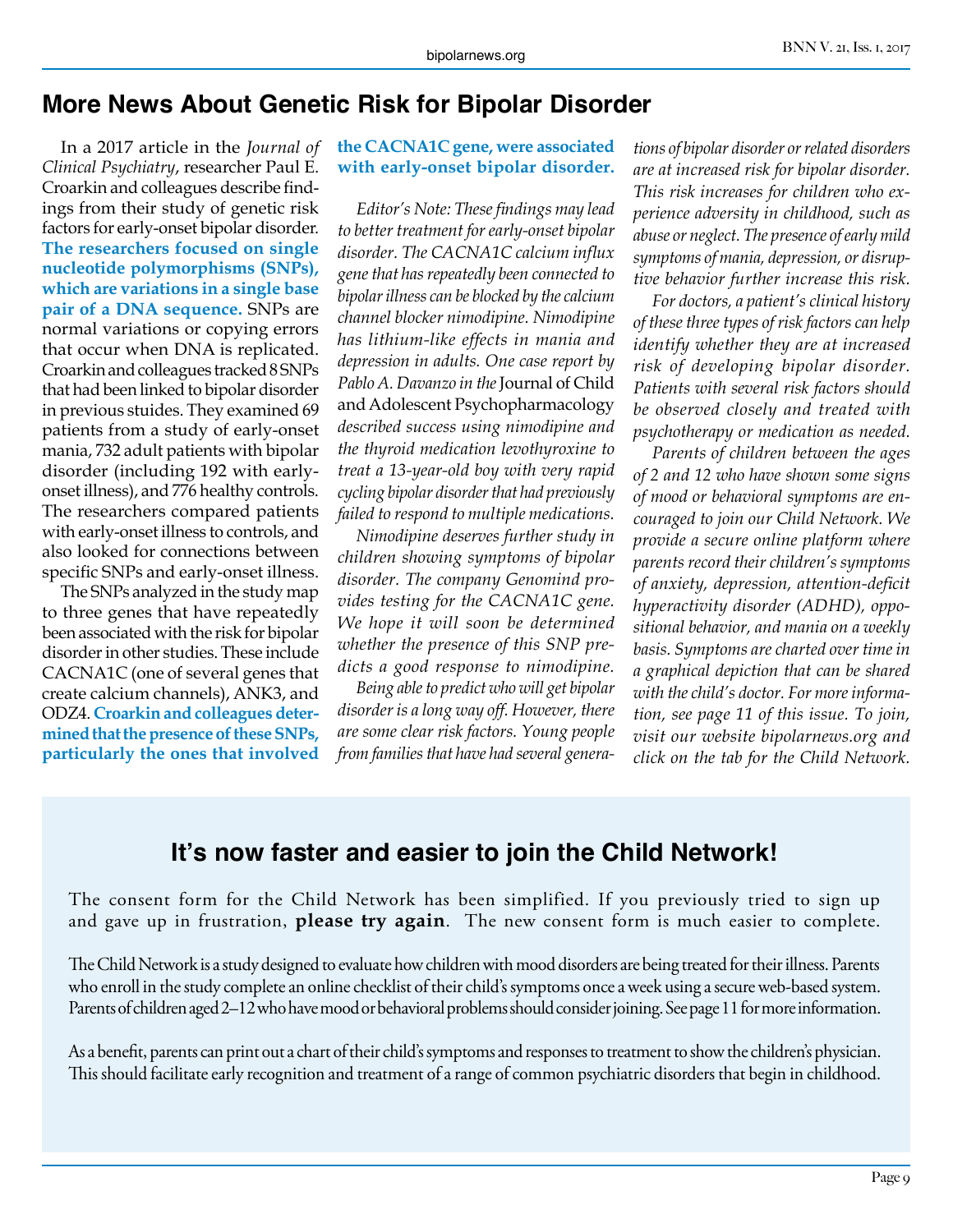#### **Immune Therapy with IVIG May Help Children with PANDAS**

**A small number of children exposed to streptococcal bacteria have an autoimmune response that manifests in sudden, severe obsessive-compulsive behaviors and tics. This disorder is known as PANDAS**: pediatric autoimmune neuropsychiatric disorder associated with streptococcal infection, and it resembles the broader disorder PANS, which can occur after other types of bacterial or viral infections.

Research on treatments for PANDAS and PANS is scant, but therapies that target the immune system seem to have more success than typical psychiatric treatments. In a 2015 article in the *Journal of Child and Adolescent Psychiatry*, researcher Miro Kovacevic

### **Melatonin May Improve Headaches**

A 2016 article in the *Journal of Head and Face Pain* reviewed randomized placebocontrolled trials of melatonin for the treatment of headaches. Author Amy A. Gelfand and colleagues reported that **10 mg of melatonin was superior to placebo in the treatment of cluster headaches. For treatment of migraines, 3 mg of immediaterelease melatonin improved headaches compared to placebo,** while 2 mg of sustained-release melatonin was insufficient.

The authors also found non–placebo controlled data suggesting that melatonin may be helpful for other types of headaches. More research is needed to clarify melatonin's effects in different headache disorders.

and colleagues described a case series of 12 youths with PANDAS who were treated with intravenous immunoglobin (IVIG), a treatment designed to regulate the immune system. (The participants also met diagnostic criteria for PANS.)

The authors suggest that **PANDAS symptoms result from a misdirected immune response that attacks the patient's brain instead of or in addition to attacking the initial infection.** IVIG treatment uses a mixture of antibodies from about 1,000 people. When this mixture is infused into the patient's blood, the antibodies help deflect the autoimmune attack on the patient's body. All of the 12 patients had a good long-term response to IVIG. Some did well after just one infusion, while two needed a second infusion because they did not respond to the first, and five had recurring symptoms that required a second infusion. All of the patients had previously received two other types of treatment: a 5-day course of steroids and antibiotics, neither of which produced immediate improvements.

The authors concluded that effective long-term treatment of PANS or PANDAS should combine immune therapy, prevention of future infections with antibiotics, and treatment that targets their psychiatric symptoms, such as anti-obsessional medication or cognitive-behavioral therapy.

# **In Population Near Uranium Plant, Headaches Predicted a Thyroid Problem**

People with headache disorders may be at greater risk of developing hypothyroidism, a condition in which the thyroid does not produce enough thyroid hormone and various body processes start to slow down. A study by researcher Andrew Martin and colleagues in the *Journal of Head and Face Pain* is the largest to examine the likelihood that headache sufferers may be at risk for hypothyroidism.

About 2% of Americans develop hypothyroidism. The study by Martin and colleagues used data from a 20-year medical monitoring program for people who lived near a uranium processing plant in Ohio. The authors reported that **people with pre-existing headache disorders had a 21% increased risk of new onset hypothyroidism during that period, while people who reported that they had migraines or regularly used headache medication had a 41% increased risk of hypothyroidism.**  People with migraines were most likely to develop hypothyroidism in the study. Female sex and age are additional risk factors for hypothyroidism. About 12% of the US population experiences migraines.

# Have you visited us online?

# **bipolarnews.org**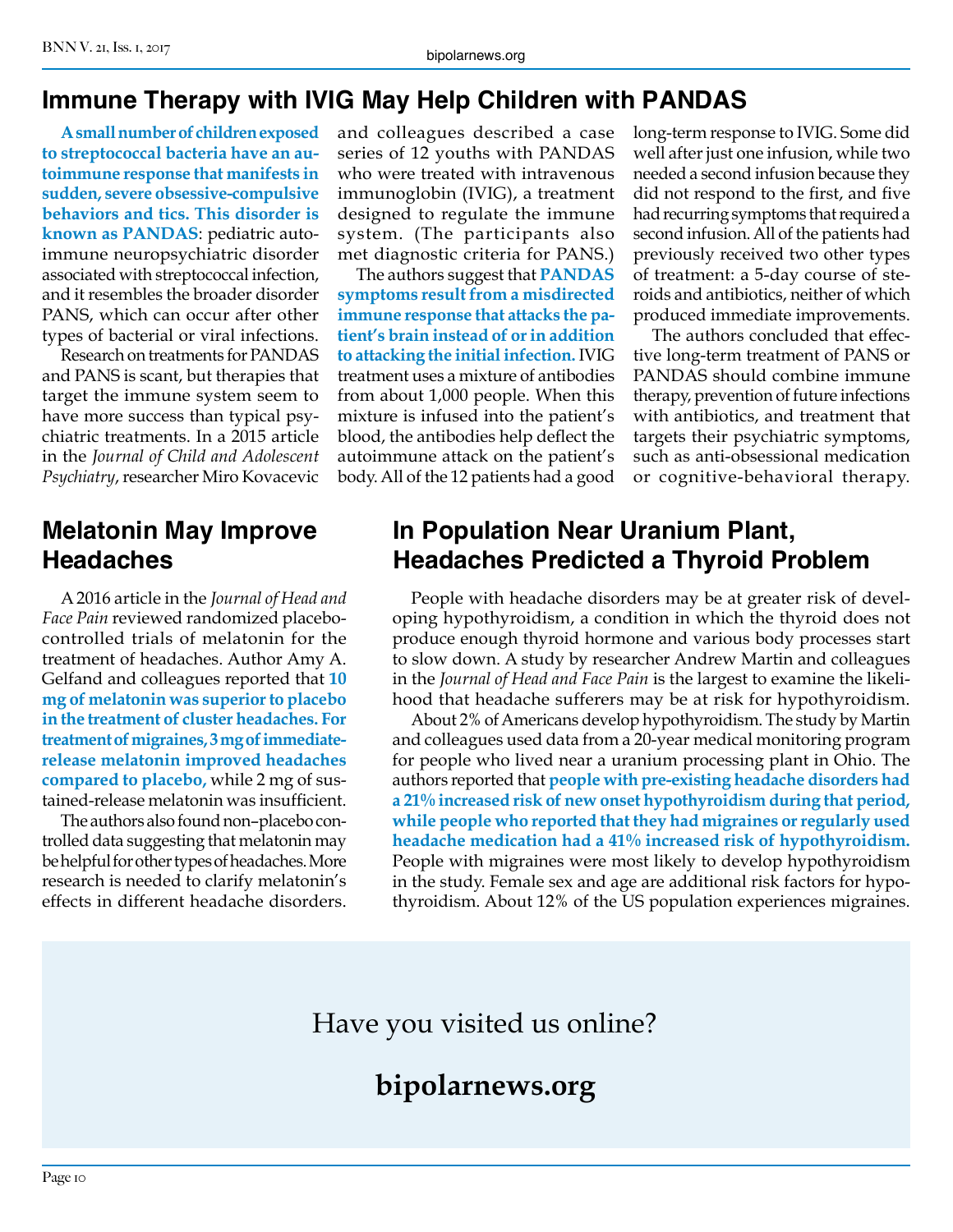#### **Is Your Child at Risk for a Mood Disorder? Join the Child Network**

74% of children who have a parent with bipolar disorder (Axelson et al. 2015) and 80% of those who have a parent with unipolar depression (Weissman et al. 2006) will develop a major psychiatric illness upon long-term follow up. These illnesses, including depression, anxiety, oppositional behavior, substance abuse, often go unrecognized for long periods of time.

#### **Joining the Child Network could help families and doctors identify these illnesses earlier.**

**The Child Network is specifically for parents of children ages 2 to 12 who are at high risk for a mood disorder or have symptoms of a mood disorder. Parents assess their child weekly using a secure website.** There is also a short demographic questionnaire and a more detailed symptom checklist to be filled out once a year. The network will collect information about which treatments children are already taking, how effective they are, and for which children.

We believe that this network will be helpful to its participants. Parents will be able to print out the ongoing weekly ratings in a graphic form so that the child's symptoms and responses to any treatments they receive over time can easily be visualized (as illustrated below).



#### **Weekly Mood and Medication Chart**

**0 - Severity None:** None

**1 - Severity Mild/Infrequent**: Minimal impact on usual roles

**2 - Moderate Symptoms/Often:** Definitely some dysfunction in usual roles **3 - Severe Symptoms/Much of the Time:** Major dysfunctions in usual roles

We hope that this brief description of the Child Network study helps to orient you to its purpose. Please urge parents to use this new tool. Visit **bipolarnews.org** and click on the tab for the Child Network or go directly to http://bipolarnews.org/?page\_id=2630 to learn more about the Child Network and to access the informed consent documents.

Thank you for your time and interest in the Child Network.

Robert M. Post, MD and Michael Rowe, PhD Bipolar Collaborative Network, and Robert L. Findling, MD, MBA, Principal Investigator This research study is IRB approved by the Johns Hopkins University School of Medicine Research Study, Principal Investigator: Robert L. Findling, MD, MBA , IRB Study #00026940